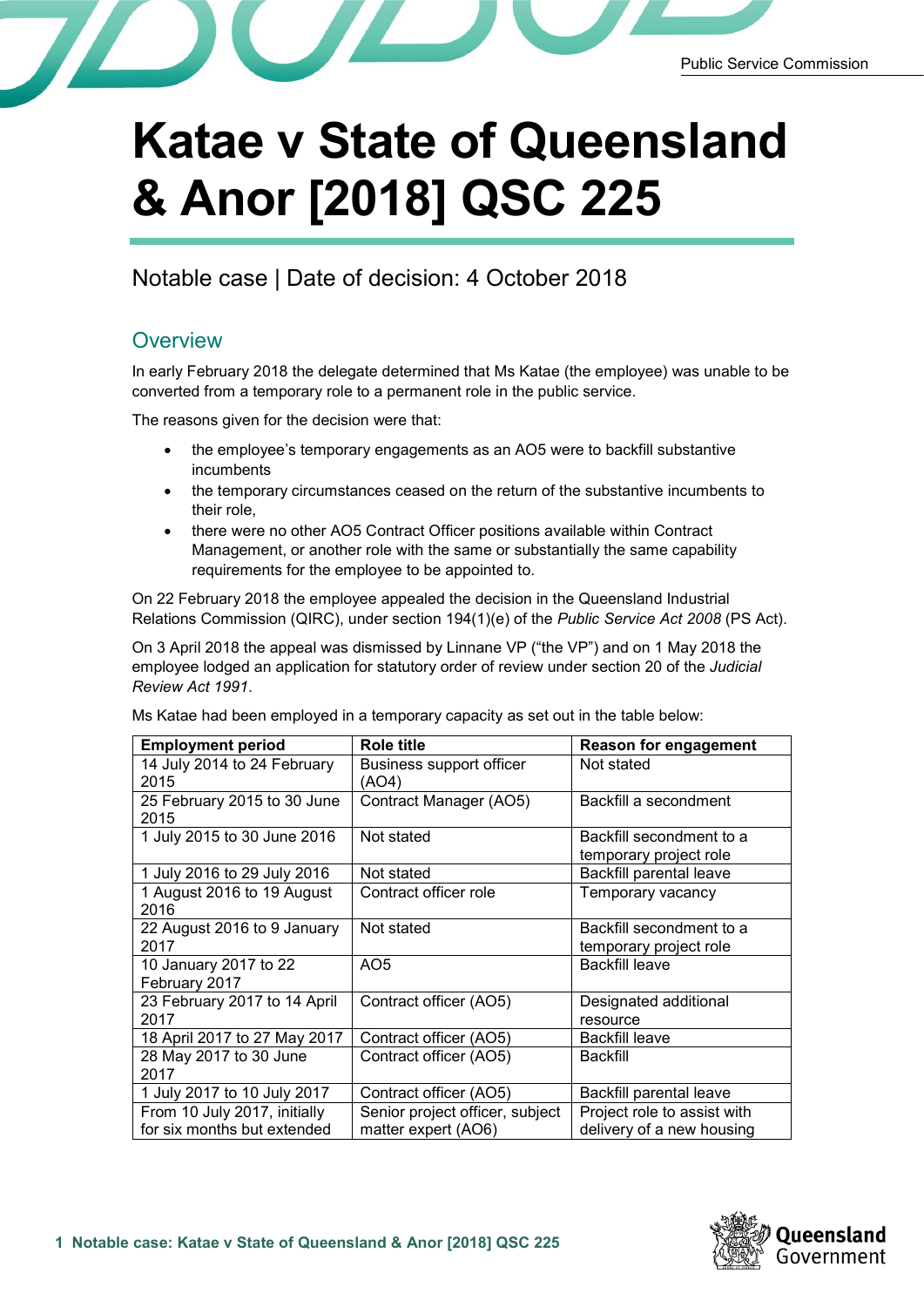| twice at the time of the   | management system that     |
|----------------------------|----------------------------|
| I iudicial review decision | was replacing the existing |
|                            | svstem.                    |

At the time of the temporary employment decision by the delegate, the project that Ms Katae was employed on was expected to finish at 30 June 2018. Project completion did not occur by the expected date and as a result the employee's contract was extended to 31 December 2018 with the possibility of further extension pending project completion.

No performance concerns had been raised with Ms Katae and her satisfaction of the merit requirement was not in dispute.

In her application for judicial review, the employee alleged that the decisions of the VP in the QIRC and the delegate in the first instance involved an error of law in interpreting section 149 of the PS Act and section 7 of Directive 08/17 (the directive). In addition, it was argued decision makers had:

- failed to take into account relevant considerations in section 9 of the directive
- taken into account irrelevant considerations being sections 1(b) and 7.2 of the directive or had impermissibly and inflexibly applied a policy.

## Decision

The application for judicial review was allowed, and the appealed decision was found not to be fair and reasonable to the extent that the VP had failed to consider the application of the directive to the AO6 Senior Project Officer role.

In allowing the application for judicial review, His Honour found there needed to be a consideration of whether the AO6 was the same role. While there was one difference in the capability requirements – and having regard to the fact that the legislation is remedial – His Honour found that the roles were substantially the same.

His Honour considered that because the applicant had moved to the AO6 role before the decision was made, the directive requirements had to be applied against both the AO5 and AO6 roles and this did not occur for the AO6 role. Whether there was a continuing need for the applicant to be employed in the AO6 role should have been considered.

The question of whether a role is likely to be ongoing is determined by objective analysis based on the circumstances. Ongoing – not permanent – is the test, and the ordinary dictionary meaning of ongoing applies, meaning: going on, proceeding or continuing.

The fact the agency was unable to guarantee the project would end at the set date was considered by the VP. On appeal, this was considered an insufficient basis to conclude the role was not likely to be ongoing.

While the project had an end date of 30 June 2018, it ought not to be presumed it would end on that date – not all projects end on time. Similarly, the broad definition of roles meant that prior to the decision, the applicant had found similar roles within the department for three and a half years. On the then available evidence, it was considered that a fair and reasonable conclusion was that the role was likely to be ongoing. His Honour concluded that the appealed decision was not fair and reasonable.

Ms Katae's submissions were not accepted in relation to the decisions by the delegate and the VP when applying the directive to the AO5 roles held by her. His Honour did not accept the argument that the VP made an error of law that clause 9 of the directive had no relevance.

It was clear through the VP's reasons that she set out most of the provisions, considered and applied them. The VP analysed the evidence and concluded the appellant was backfilling